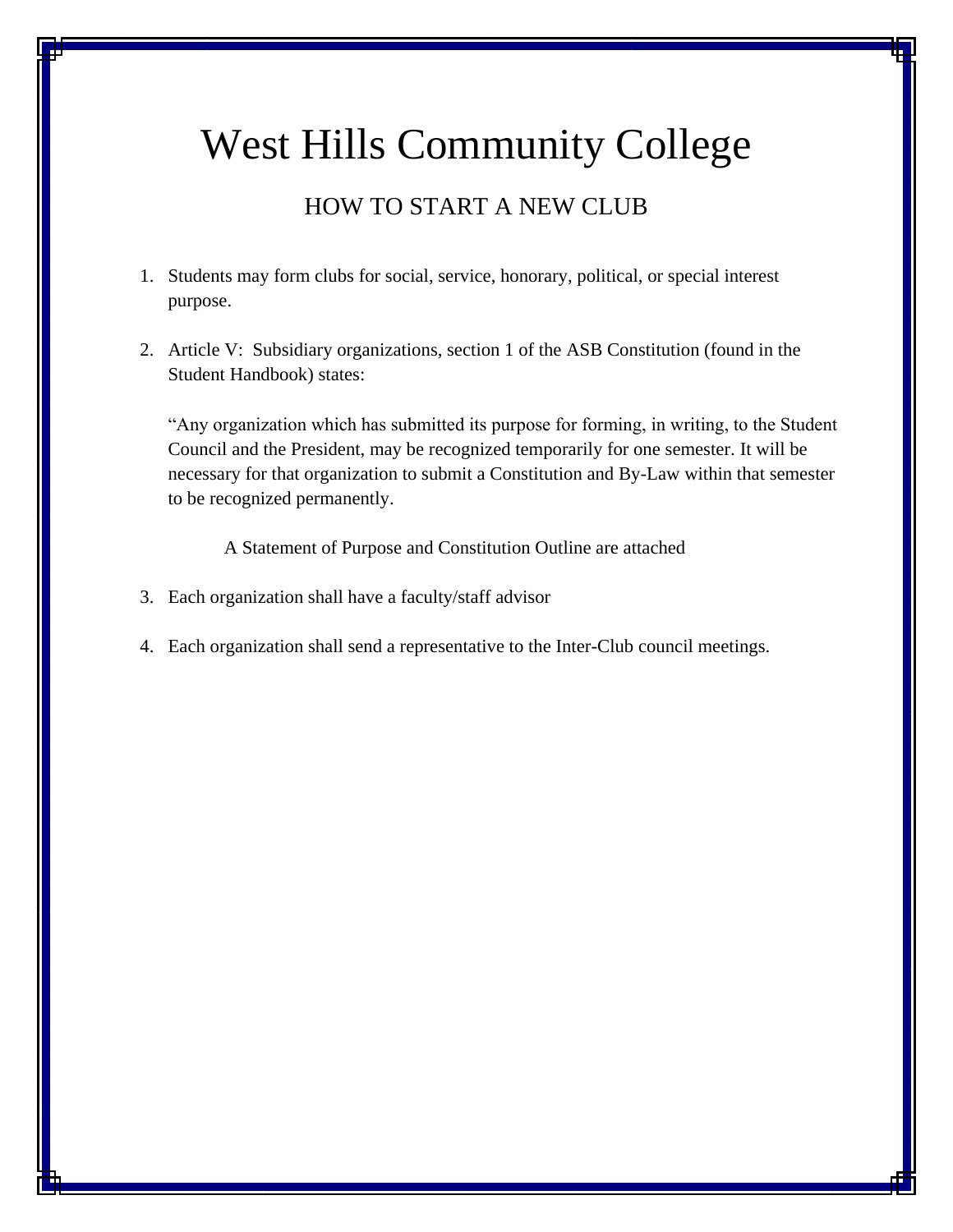#### **Section One: Am I ready for this?**

This section will detail methods for determining if there is interest in forming a club and preparing for actual formation.

General Outline:

- 1. Determine what will be general idea for the club
- 2. Determine if there is interest in the idea.
- 3. Find an advisor (a college faculty/staff member)
- 4. Hold preliminary meeting and begin the recognition process (Section 2)

#### **The Embryonic Idea.**

So you think you have a great idea for a club. Forming a club can be a great enhancement to your college career. However, forming a club can be time consuming.

Therefore, before you go any further, there are some things that you need to consider. The first step is to dissect the basic idea:

Is the scope too limited? While you may enjoy folding origami swans, that doesn't mean it would make a great club. In this case, perhaps a more general craft club it called for.

Is the scope to open? Certainly a club for anyone with a pulse would have a lot of members, but could that club move towards any specific goals?

All clubs must have a clear scope of interest that is general enough to encourage vast participation, but specific enough to maintain a sense of direction.

Having done this bit of soul searching, the next step is to find if there are any interests among your fellow students. If you have 5 or more friends who think this is a good idea, then move on to the next section.

If you are new to the college and only have one or two friends to bounce ideas off of, you will need to get the views of other students. Before you get apprehensive, remember that you and your fellow students share at least one thing in common; you are all attending West Hills College, so they can't be all that different from you.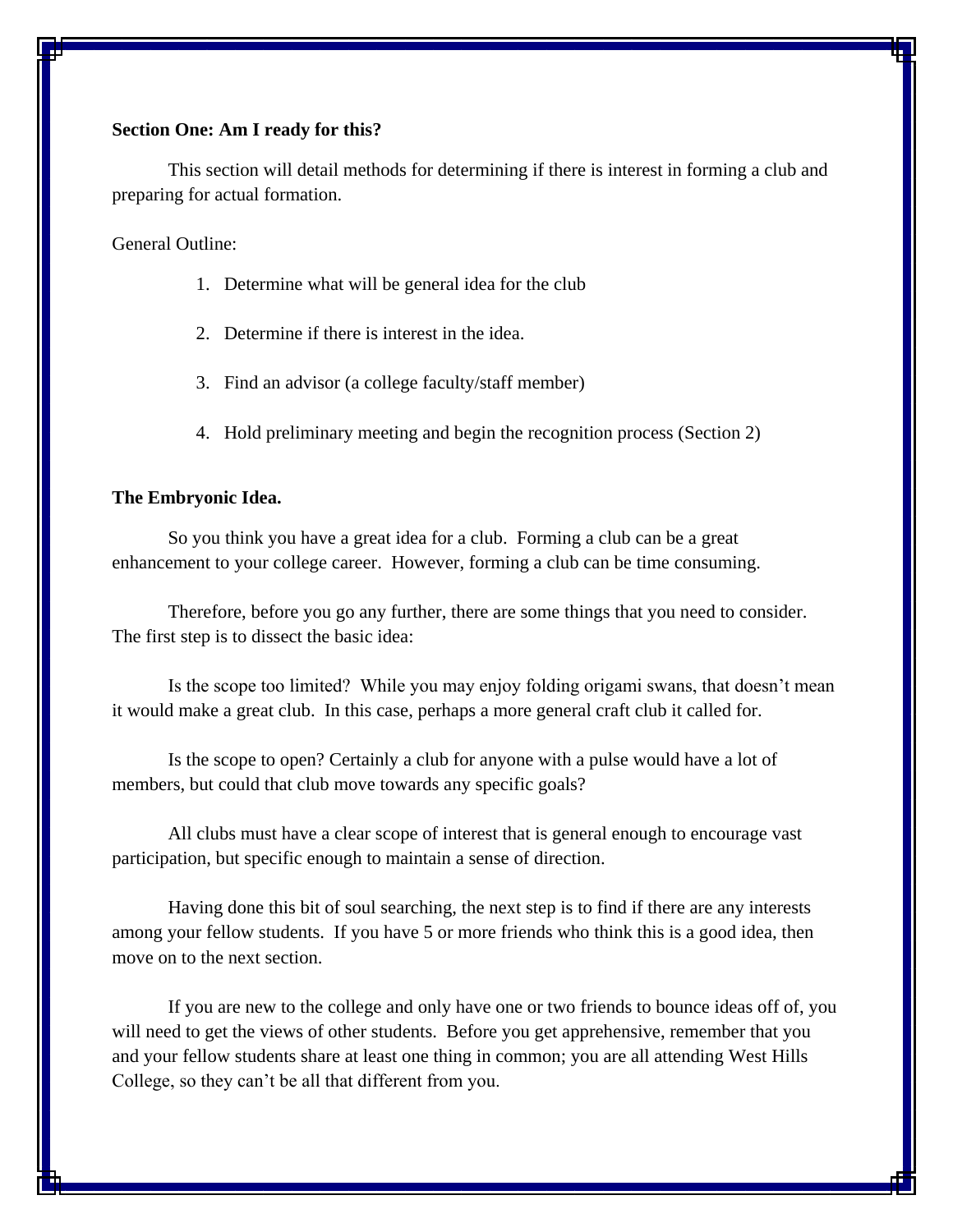Now ask yourself, is there enough interest to go ahead and form the club?

If you are finding that you still don't have enough people interested, one final thing you may try is to hold an introductory meeting. Set a time and date, and post some flyers. If, after the meeting, there still is not enough interest, don't force it. You and anyone else that is interested can still get together. One the other hand, if you do have good participation, we can move on.

#### **Finding and Advisor**

**All clubs must have advisor.** The advisor must be a faculty/staff member. Advisors are a great resource for a club. They can offer advice and expedite any dealings with the college administration.

**The key to finding an advisor begins with asking someone.** Most staff members have a general idea of what the rest of the colleges' employees are interested in. If the person you first ask is not interested in personally advising club, he or she can probably suggest someone who may be.

**Don't get frustrated.** You may have to do this several times. However, in most instances, there is a 100% chance that there is a staff member who would just love to advise your club. Just keep trying. There are dozens of staff members who really enjoy working with students but have just never been asked. Ask and I can almost guarantee, someone will help you.

So now that there is interest and you have an advisor, the next step is to hold a meeting and begin the recognition process. Proceed to Section 2.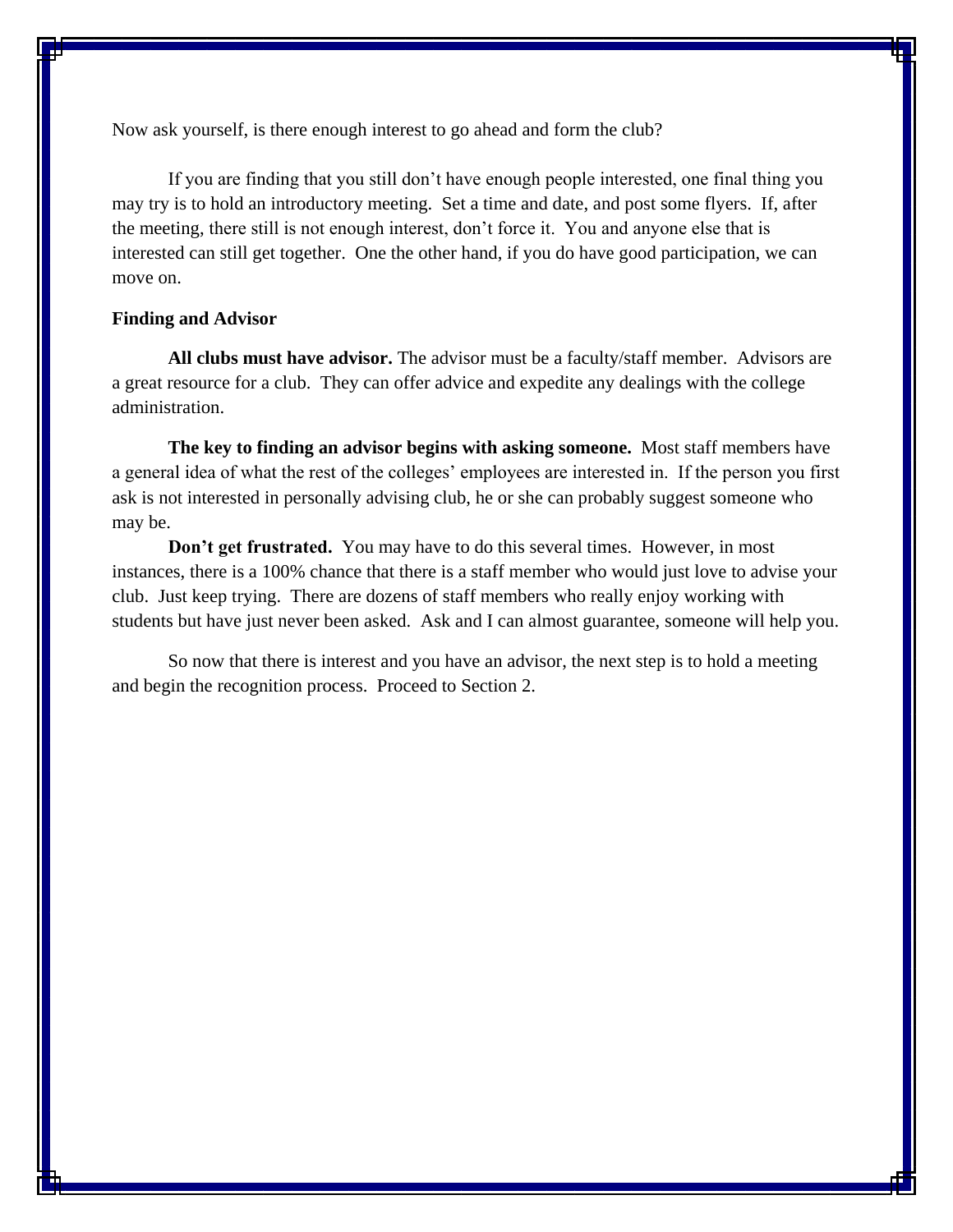#### **Section Two: Nice to Meet you!**

This section will review the procedure you must use when making your club "official". After this phase, you should really be ready to go.

General Outline:

- 1. Hold your first meeting and draft a constitution.
- 2. Using the constitution you have drafted, elect officers.
- 3. File your constitution, advisor name, and list of officers with the Office of Student Activities.
- 4. Determine if you want the seed money provided by ASB. If so, attend the next ASB meeting and make your formal request.
- 5. Move on to the next section.

Details:

#### **What's official anyway?**

Many new clubs are mystified by the fact that they must go through an official recognition procedure. After all, aren't you official if you can hold regular meetings and have vast participation? What we're talking about here is official in terms of the college structure. That means being able to hold fundraisers on campus, using campus facilities, having a voice in student government, and myriad of other things.

Therefore it is necessary to identify who the representatives of the club are and to have written a group of procedures that you will operate under.

One of the first things you must do is draft a constitution. Included in this book is a general outline of generic constitution. This form can be very useful if you aren't interested in making a very specific, specialized document. Take some time now and look over the sample. You are encouraged to add or delete sections as you see fit.

If you don't like the way this skeletal constitution provided is worded or if you had something else in mind, that's fine. Constitution writing is an inexact science. Just ask our founding fathers. However, there are several main points that every club constitution needs to include:

1. The name and the purpose of the club. Coming up with a name is usually easy. Defining your purpose in writing can be hard. Using our crafts club from section one as an example, they might say in their constitution.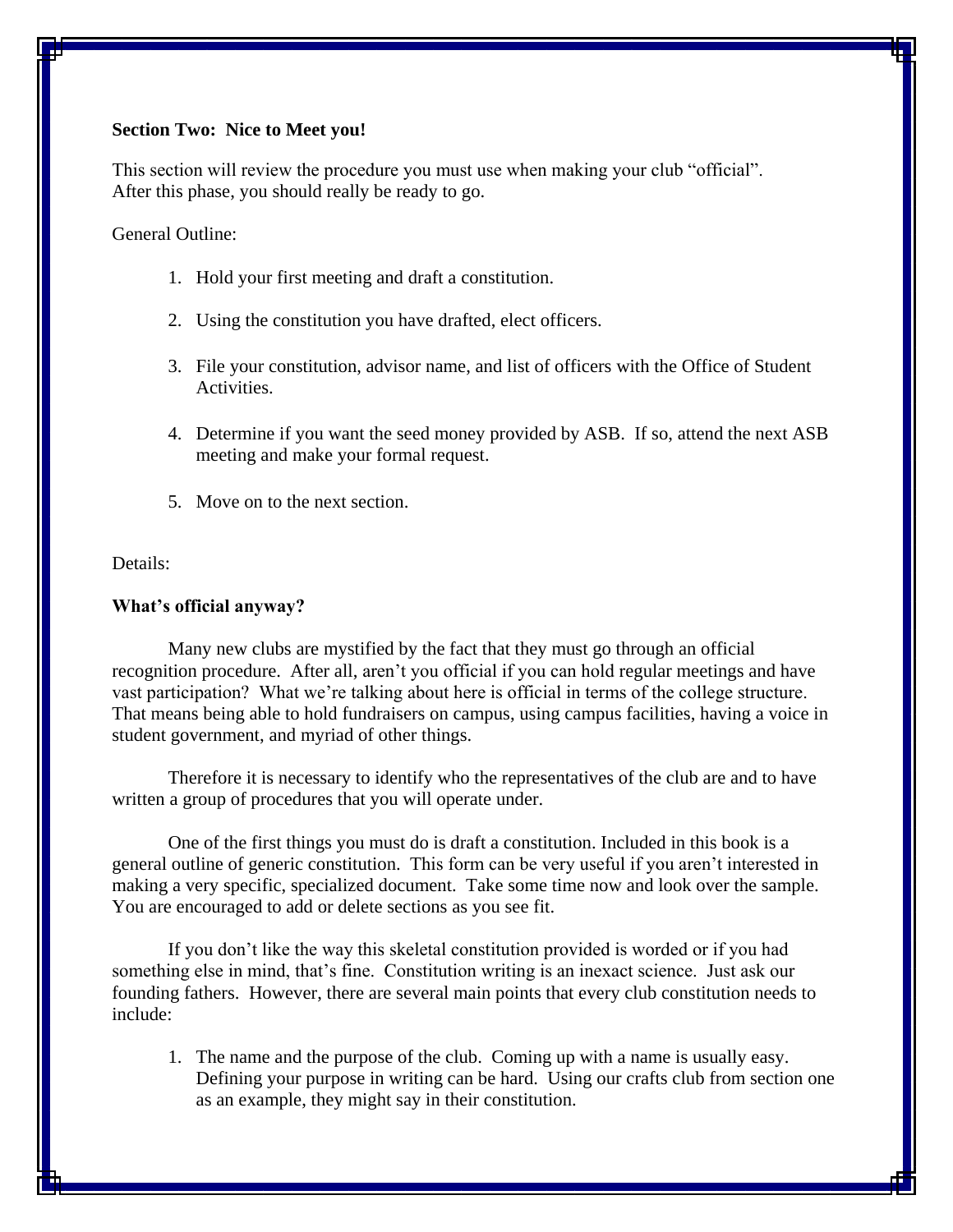"The purpose of this organization is to encourage crafts of various sorts both as an art form and as a hobby among the students of West Hills College"

You want to avoid being too vague though:

"The purpose of this club is to be."

Somewhat Shakespearean but a bit too esoteric. You also want to avoid being too

specific:

"The purpose of this club is to fold origami swans on Wednesday at 2:00pm

The first statement is a good balance. It does not constrict the club into a small niche, while it does not leave any question as to what the purpose of the organization is.

- 2. Who can become a member and what are the qualifications for becoming an officer? When determining who can join and who can hold an office, they are few basic rules. You may not restrict membership based on race, religion, sex, national origins, or physical limitations. Beyond that, your may add any restrictions you like. Also, many clubs restrict officers to students with a certain Grade Point Average.
- 3. Will there be dues? If ever there was an angst causing question, this is it. In many organizations, the first meetings are dominated by talk of dues. We're talking money here and people can get touchy.

But before you waste valuable time and nerves let me assure you, it is perfectly alright to charge reasonable dues (Actually it's alright to charge unreasonable dues). What are reasonable dues? At this time (late 1992) most clubs on campus are charging between zero and two dollars per month for dues. Most are charging zero. Another thing to consider when deciding on dues is what you need the money for. Our craft club might buy craft supplies for its members, in which case dues or fundraisers are necessary. Keep these sorts of things in mind when deciding on dues.

4. What officers will be held and what method will be used in appointing them? Most groups have a President, Vice-President, Secretary and Treasures. You don't have to have these offices. You could have a chairman instead of a President, a Vice President of Finance instead of Treasurer, or a Recorder instead a Secretary. Anything goes as long as there is one person who is the clear leader, and there is one person to serve as your clubs representative to the 1.C.C. The president should keep order at meetings and represent this club to the college administration. The 1.C.C Representative should be available for all 1.C.C. meetings.

Next you must decide how these offices are filled. You can have the advisor appoint them, or you can have your club members vote on them. Most clubs limit elections to club members. Whatever method you chose, this information must be included in your constitution.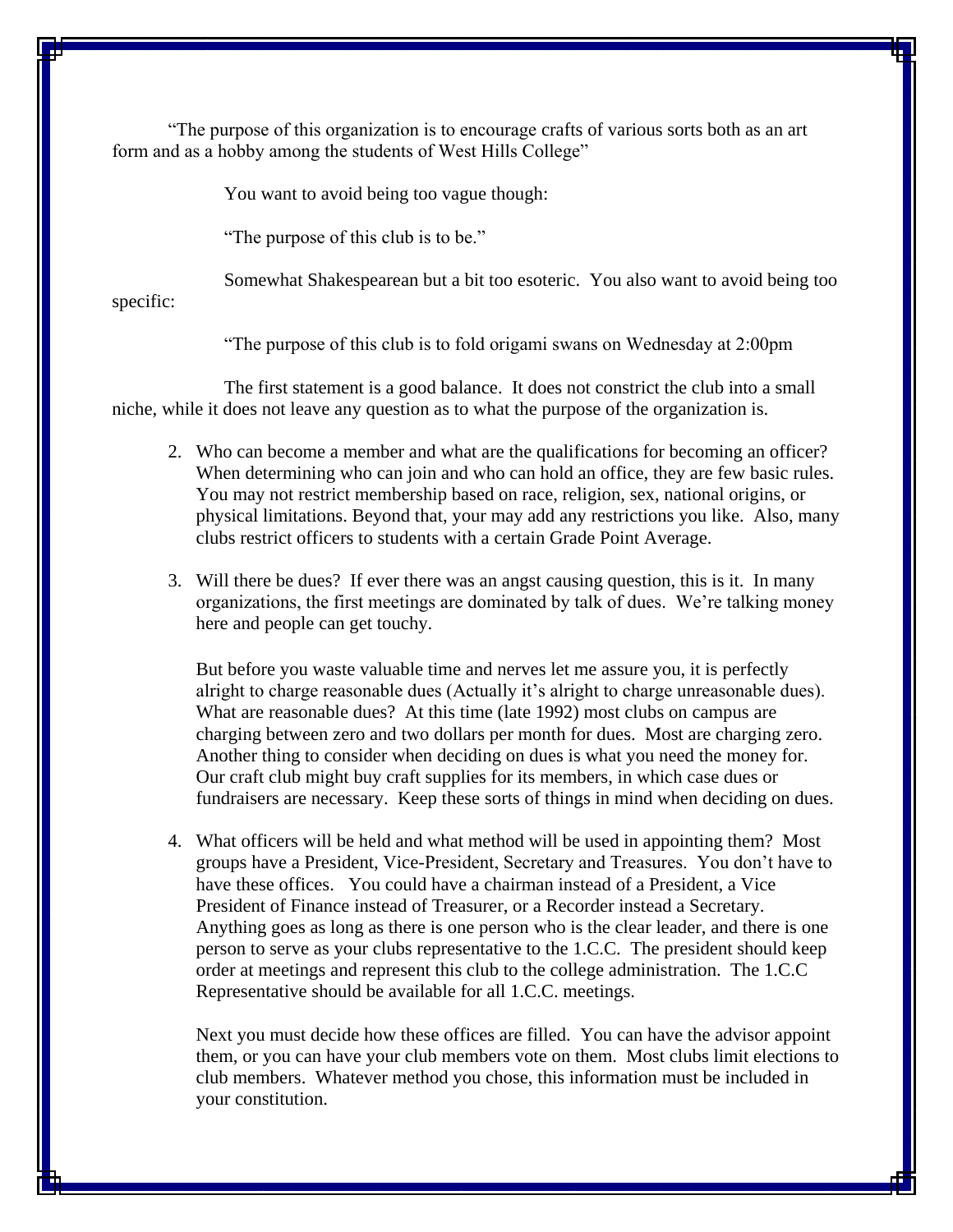5. Who is in charge of the money?

If you club is going to have any financial dealing at all, you must designate someone to act a Treasure type person. You don't have to have a Treasure per say but someone must be responsible for signing the necessary forms for using your clubs money. If you don't want a Treasurer, you may just designate the President as this person.

Once the basic premises of your constitution are agreed upon, appoint someone to type them out in a clear and concise manner.

If you have not already elected or appointed your officers, now is the time to do so. Then submit your constitution with a list of officers and your advisors name to the Office of Student Activities (O.S.A.) from that point on you are an officially recognized club. Temporary Recognition.

There are some cases when you do not have to draft a constitution. Namely, if you only want your club to recognized for one semester. You can send a list of officers and your advisors name to the O.S.A. However, this official status will expire at the end of the current semester. ASB Seed Money.

Now there is one final step that can be taken. If your club chooses to, the ASB will provide a small amount of "seed" money to your club. This money is for you to buy some supplies and must be paid back. If you would like to take advantage of this, send a representative to the next regularly scheduled ASB meeting and formally ask for it. Don't worry, the ASB supports clubs and it's almost guaranteed to be approved, provide you have been following the steps up to now.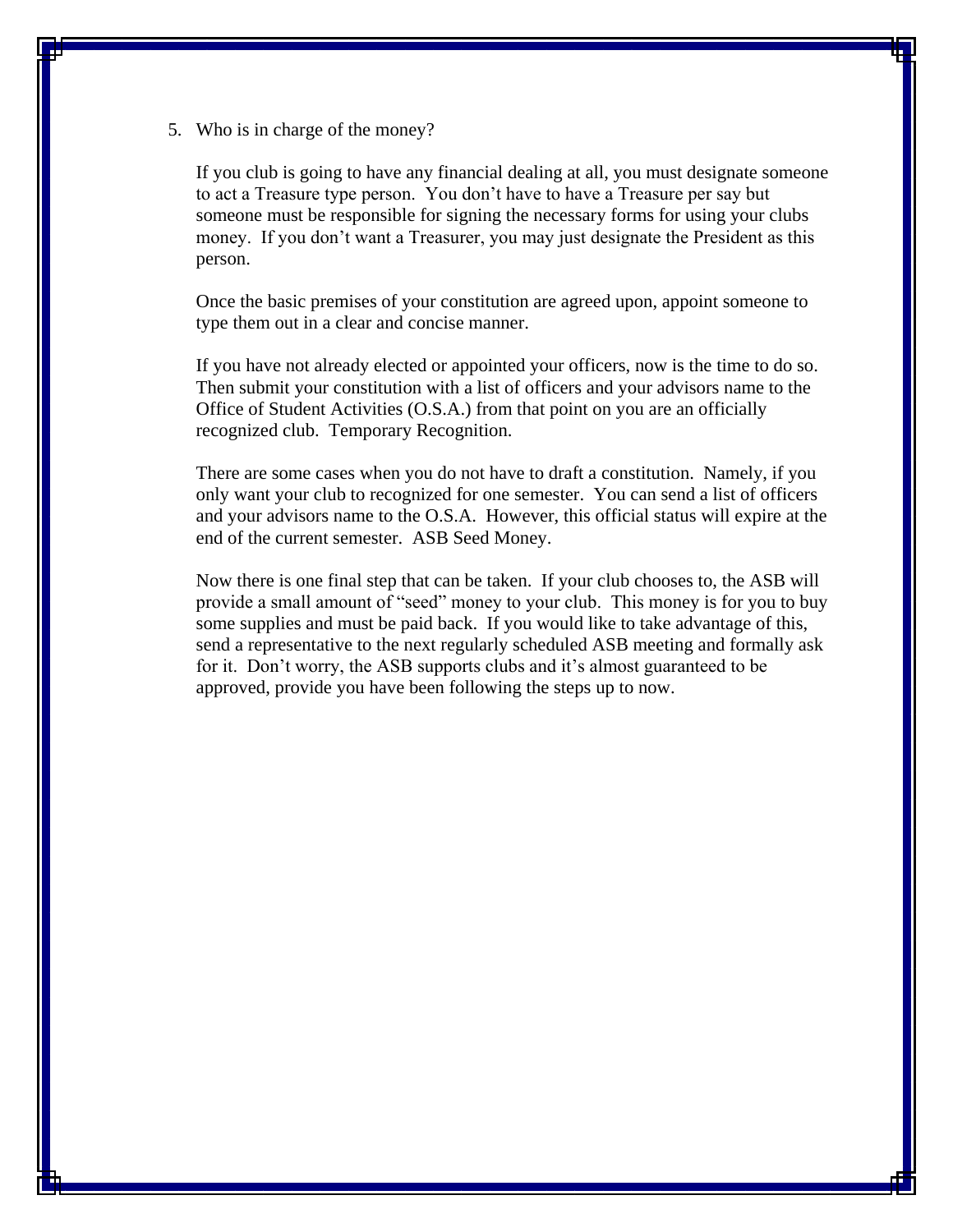**Sample Constitution**

#### **West Hills Community College**

**\_\_\_\_\_\_\_\_\_\_\_\_\_\_\_\_\_\_\_\_\_\_\_\_\_\_\_\_ (**Fill in the name of you club)

**Constitution** 

Article I: Name and Purpose of the Organization.

The name of this organization shall be the West Hills Community College \_\_\_\_\_\_\_\_\_\_\_\_\_\_\_\_\_\_\_\_\_\_\_\_\_\_\_\_\_\_\_\_\_\_\_\_. (Fill in the name of your club)

The purpose of this organization shall be to\_\_\_\_\_\_\_\_\_\_\_\_\_\_\_\_\_\_\_\_\_\_\_\_\_\_\_\_\_\_\_\_\_\_\_\_\_

\_\_\_\_\_\_\_\_\_\_\_\_\_\_\_\_\_\_\_\_\_\_\_\_\_\_\_\_\_\_\_\_\_\_\_\_\_\_\_\_\_\_\_\_\_\_\_\_\_\_\_\_\_\_\_\_\_\_\_\_\_\_\_\_\_\_\_\_\_\_\_\_\_\_\_\_\_\_ (Fill in your purpose statement)

\_\_\_\_\_\_\_\_\_\_\_\_\_\_\_\_\_\_\_\_\_\_\_\_\_\_\_\_\_\_\_\_\_\_\_\_\_\_\_\_\_\_\_\_\_\_\_\_\_\_\_\_\_\_\_\_\_\_\_\_\_\_\_\_\_\_\_\_\_\_\_\_\_\_\_\_\_\_

Article II: Membership

Any West Hills Community College Student\_\_\_\_\_\_\_\_\_\_\_\_\_\_\_\_\_\_\_\_\_\_\_\_\_\_\_\_\_\_\_\_\_\_\_\_

(Fill in this blank with any restrictions you have on your membership. Leave blank if open to all students)

May become a member of this organization. Membership dues shall be \_\_\_\_\_\_\_\_\_\_\_\_\_\_\_\_\_\_\_\_\_\_\_\_\_\_\_\_\_\_\_\_\_. (Fill in dues information, or leave blank)

Article III. Qualifications and Election of officers

The officers of this organization shall be the President. Vice President, Secretary, and Treasurer. (If you want different or additional officers, change this section as needed)

The President must have a 2.0 GPA or higher.

Officers shall be elected by membership of the club. (or by whatever method you have decided on)

Article IV. Duties of officers (check all the apply)

President-

\_\_\_\_\_\_\_\_\_To preside over all meetings

\_\_\_\_\_\_\_\_\_To call special meetings

\_\_\_\_\_\_\_\_\_To carry out the provisions of the constitution

\_\_\_\_\_\_\_\_\_ \_\_\_\_\_\_\_\_\_\_\_\_\_\_\_\_\_\_\_\_\_\_\_\_\_\_\_\_\_\_\_\_\_\_\_\_ \_\_\_\_\_\_\_\_\_ \_\_\_\_\_\_\_\_\_\_\_\_\_\_\_\_\_\_\_\_\_\_\_\_\_\_\_\_\_\_\_\_\_\_\_\_

\_\_\_\_\_\_\_\_\_To oversee the actions of committees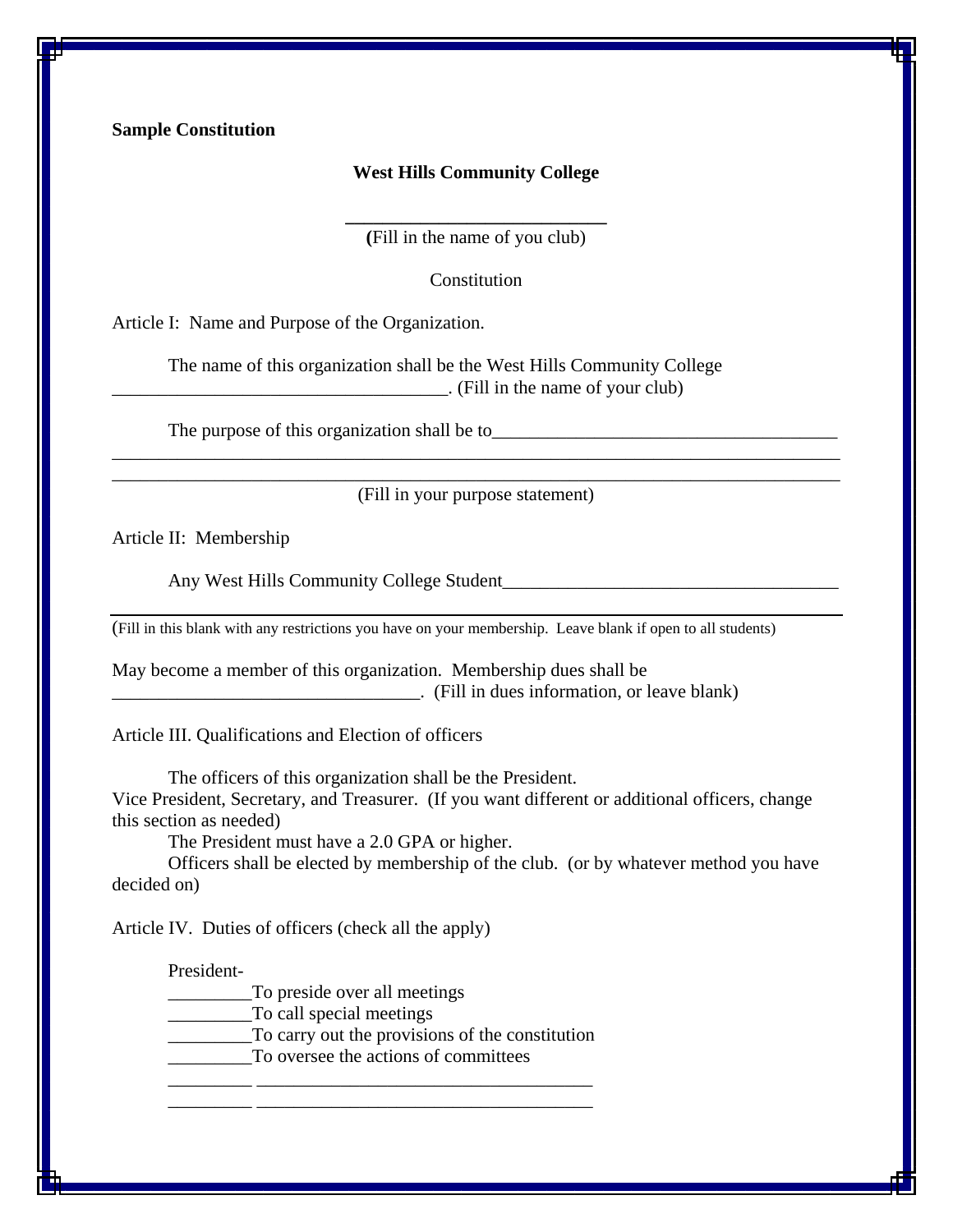Vice President-

\_\_\_\_\_\_\_\_\_\_\_To assume the responsibilities of the president in his/her absence. \_\_\_\_\_\_\_\_\_\_\_To represent the Club to the Inter-Club Council

Secretary-

To keep accurate records of all meetings. \_\_\_\_\_\_\_\_To act as correspondence clerk

\_\_\_\_\_\_\_\_ \_\_\_\_\_\_\_\_\_\_\_\_\_\_\_\_\_\_\_\_\_\_\_\_\_\_\_\_\_\_\_\_\_\_\_\_ \_\_\_\_\_\_\_\_ \_\_\_\_\_\_\_\_\_\_\_\_\_\_\_\_\_\_\_\_\_\_\_\_\_\_\_\_\_\_\_\_\_\_\_\_

 $\overline{\phantom{a}}$  , and the contract of the contract of the contract of  $\overline{\phantom{a}}$ \_\_\_\_\_\_\_\_ \_\_\_\_\_\_\_\_\_\_\_\_\_\_\_\_\_\_\_\_\_\_\_\_\_\_\_\_\_\_\_\_\_\_\_\_\_

\_\_\_\_\_\_\_\_\_\_\_ \_\_\_\_\_\_\_\_\_\_\_\_\_\_\_\_\_\_\_\_\_\_\_\_\_\_\_\_\_\_\_\_\_\_\_\_\_ \_\_\_\_\_\_\_\_\_\_\_ \_\_\_\_\_\_\_\_\_\_\_\_\_\_\_\_\_\_\_\_\_\_\_\_\_\_\_\_\_\_\_\_\_\_\_\_\_

Treasurer-

\_\_\_\_\_\_\_\_To keep financial records To collect dues

Article V: Impeachment and replacement of officers

An officer may be removed from office if

(State reason for impeachment)

Replacing officers shall take place by voting, at the next regular club meeting. (Change this if you wish)

\_\_\_\_\_\_\_\_\_\_\_\_\_\_\_\_\_\_\_\_\_\_\_\_\_\_\_\_\_\_\_\_\_\_\_\_\_\_\_\_\_\_\_\_\_\_\_\_\_\_\_\_\_\_\_\_\_\_\_\_\_\_\_\_\_\_\_\_\_\_\_\_\_\_\_\_\_\_ \_\_\_\_\_\_\_\_\_\_\_\_\_\_\_\_\_\_\_\_\_\_\_\_\_\_\_\_\_\_\_\_\_\_\_\_\_\_\_\_\_\_\_\_\_\_\_\_\_\_\_\_\_\_\_\_\_\_\_\_\_\_\_\_\_\_\_\_\_\_\_\_\_\_\_\_\_

Section VI: Responsibilities

This organization accepts full responsibility for all activities which bear its name as official sponsor, and will adhere to all college regulations. All publicity for an event must bear the name of the sponsoring organization.

Section VII: Amendments to the constitution

Any amendment to this constitution requires a 2/3 vote at regular meeting.

(After this skeletal constitution has been completed, re-type it leaving out anything in parenthesis, and deleting any sentences that do not apply. Once it is re-typed, the membership of your club can vote to approve it.)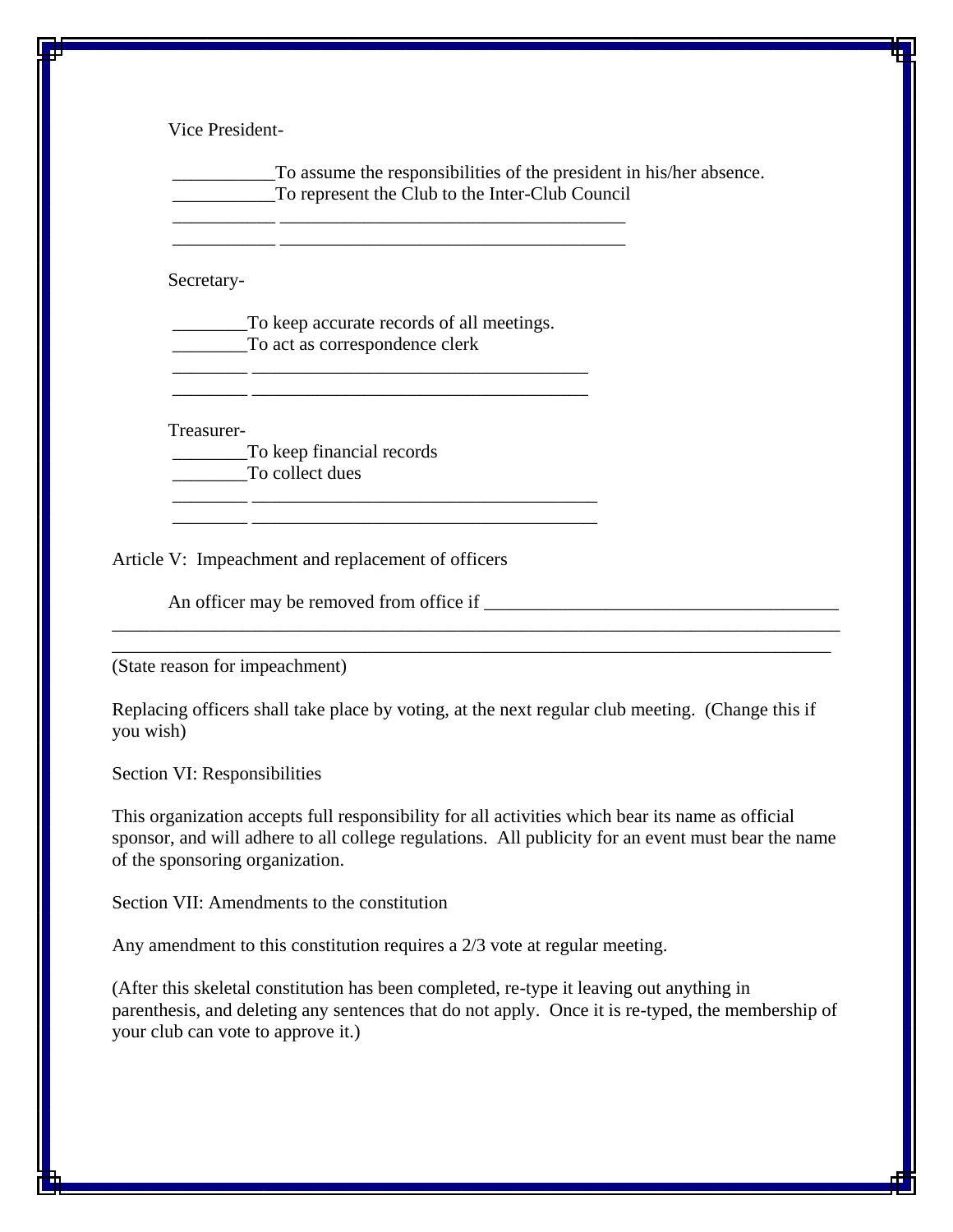#### **Section Three: Let's get together**

This section includes some of the basics of Parliamentary Law, and tips for scheduling successful meetings.

General Outline:

- 1. All meetings should be conducted using an agenda, which list the order of business.
- 2. Parliamentary law protects the rights of all members and is you're most effective tool for holding organized meeting.
- 3. Meetings should be scheduled when most of the members can attend. Do not try to work around everyone's schedule. You will probably never find a time when everyone can be there.
- 4. Productive meeting are short, organized, and held in a pleasant atmosphere.

The Details:

#### **Who needs rules?**

So now you are an officially recognized organization and you have vast participation. How do you effectively conduct club business with so many members? Well, let's discuss three areas that will help agendas, Parliamentary Law, and effective meeting planning.

Some small organizations hold meeting in free forum type setting with no set procedures or discussion guidelines. Sometimes this method will work, but in a larger group. Business is conducted in a much more efficient manner if an agenda is used.

An agenda is a list of items used as guide for conducting business.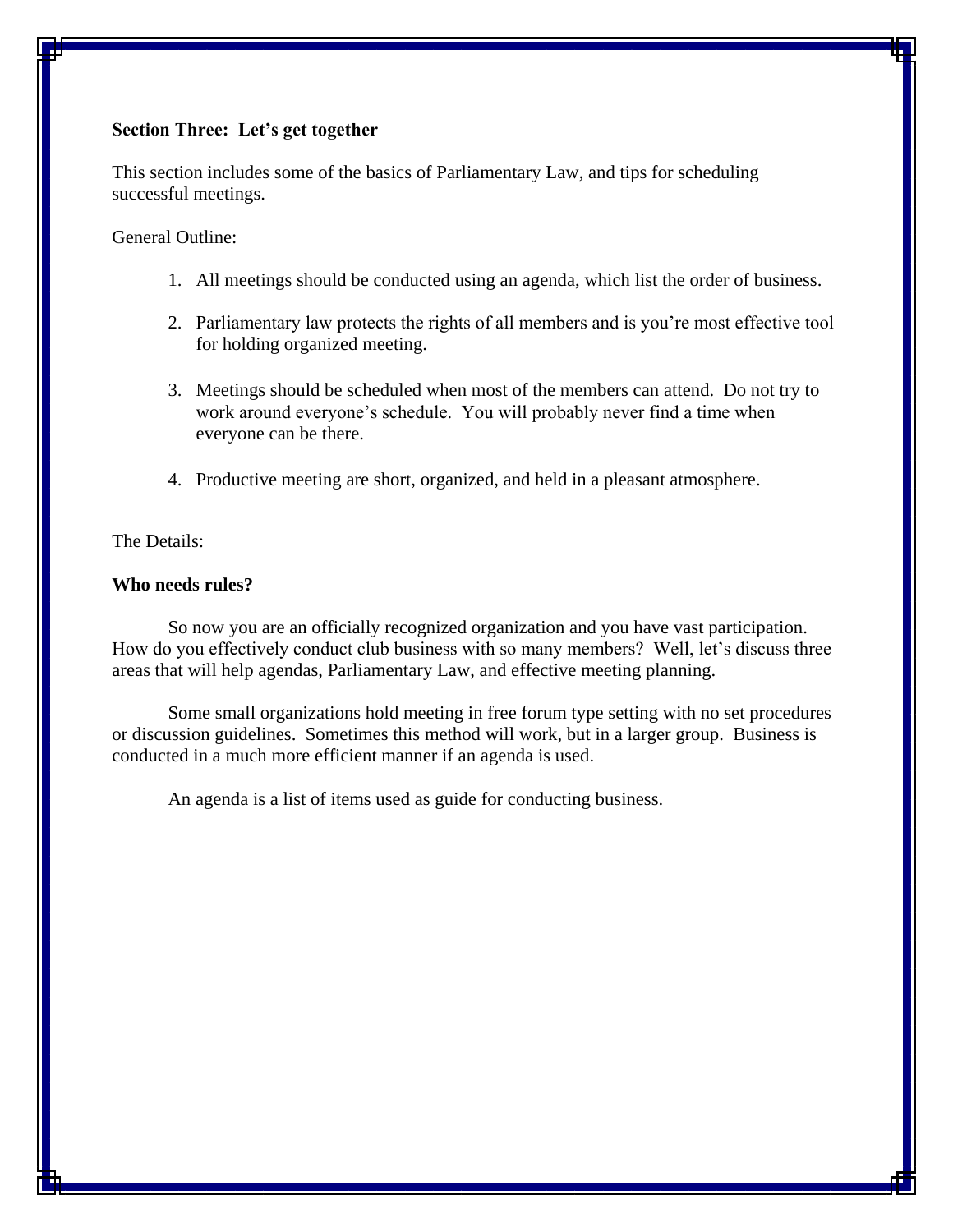# **Sample Agenda**

### West Hills Community College

Club

AGENDA November 21, 1992 Room PL-2

- 1. Call to order
- 2. Roll call
- 3. Reports
	- 3.1 President report
	- 3.2 Treasurers report
	- 3.3 Advisor report
	- 3.4 Dance committee report

## 4. Unfinished business

- 4.1 Tamale fundraiser
- 4.2 Membership dues
- 4.3
- 5. New business
	- 5.1 Club days booth 5.2 Name Tags
	- 5.3
- 6. Adjournment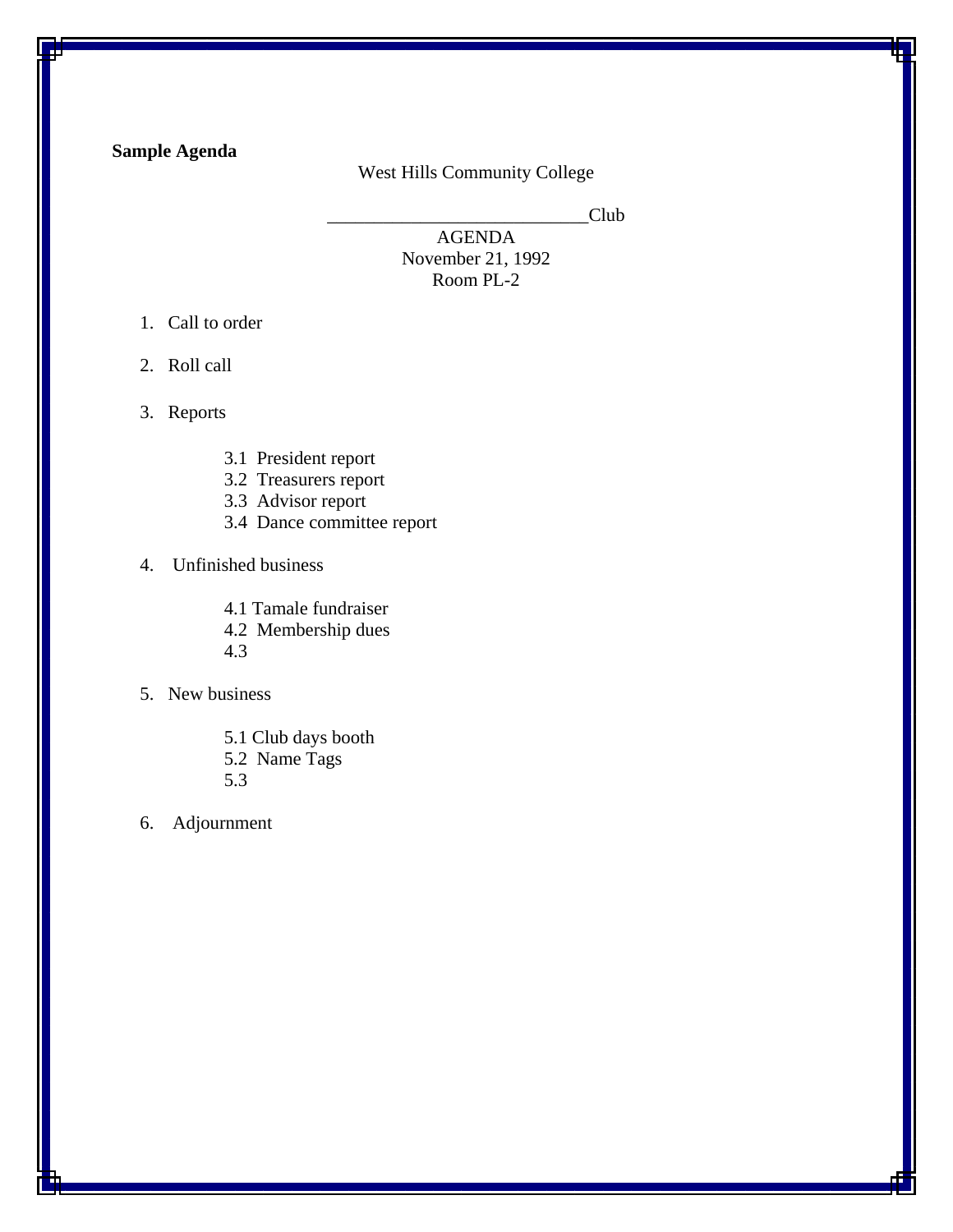#### **Now let's examine each section individually**

- 1. The organizations name and meeting information. This section is obviously selfexplanatory.
- 2. Call to order. This is where the chairperson bangs the gavel or asks for everyone's attention. The meeting is now ready to begin.
- 3. Roll call. Not every club takes a detailed role of members. Most usually note the number of members in attendance and what officers, if any were absent.
- 4. Reports. This is where any committees would give progress reports. Also, a list of correspondence, and a financial report may be given at this time.
- 5. Unfinished Business. This section lists items that may have been discussed at a previous meeting. It should only list things that are still relevant and that require more discussion.
- 6. New Business. This section is for new items. Things that have never before been brought up.
- 7. Adjournment. At this time, if there is not more business, the meeting can end. Parliamentary Law, The basics.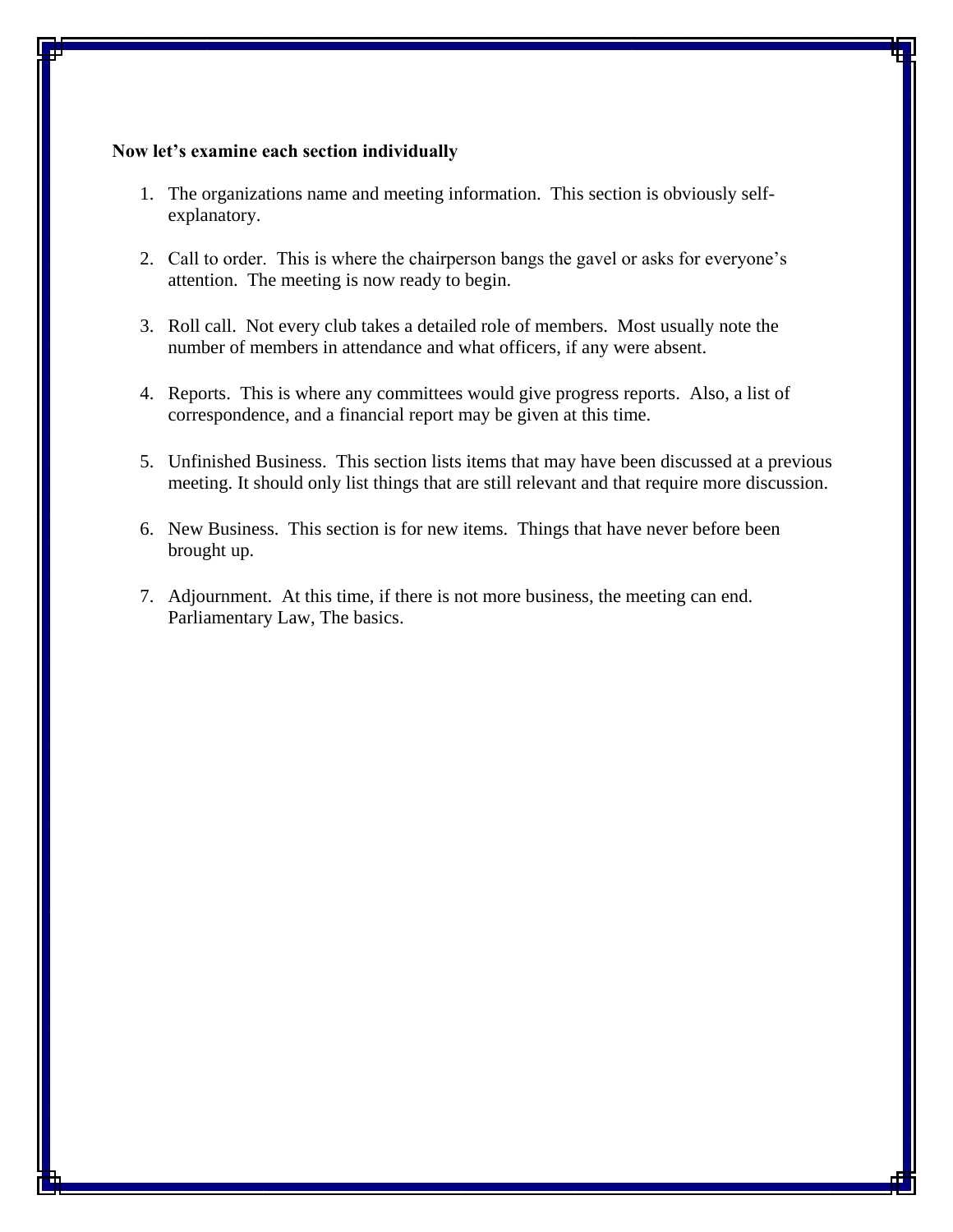#### **Parliamentary Procedure**

A thorough discussion of parliamentary law can be found in the excellent pamphlet, "The A-B-C's of Parliamentary Procedure", published by Channing L. Bete Co. Inc., available from the office of Student Activities. For real Parli-Pro Freaks, you may check out a copy of "Roberts Rules of Order", first published in the  $19<sup>th</sup>$  century. A copy may be available at the college library.

Here in the Club Handbook, we will attempt to give you just enough knowledge to be effective. Clubs do not need to be as rigidly organized as the ASB or the Board of Trustees.

Why do we use Parliamentary Law? The long and short of it is that Parliamentary Law provides a fair hearing for all viewpoints while allowing the majority to rule.

It is very important that in a meeting, there is one person who is the chairperson. This person must stick to the agenda and maintain order. This chairperson should call on members who wish to speak.

Now let's see an example of parli-pro in action

Under unfinished business, an item listed as Christmas Parade may be listed. You feel that it would be great idea if your club made a float for the event. You also have some pretty good ideas for the float and can probably make the time to work on the float.

When the meeting reaches that point on the agenda, raise your hand. When the club president recognizes you, stand and state your idea, preceded by the words "I move".

"I move that we form a committee, chaired by myself, to plan and build a float for the Christmas parade".

Or, you might say:

"I move that we build a float for the Christmas parade"

It is always best to be as detailed as possible whenever you make a motion. A good motion will leave little questions as what your intent is.

After you make this motion, the chairperson should ask,

"Is there a second?"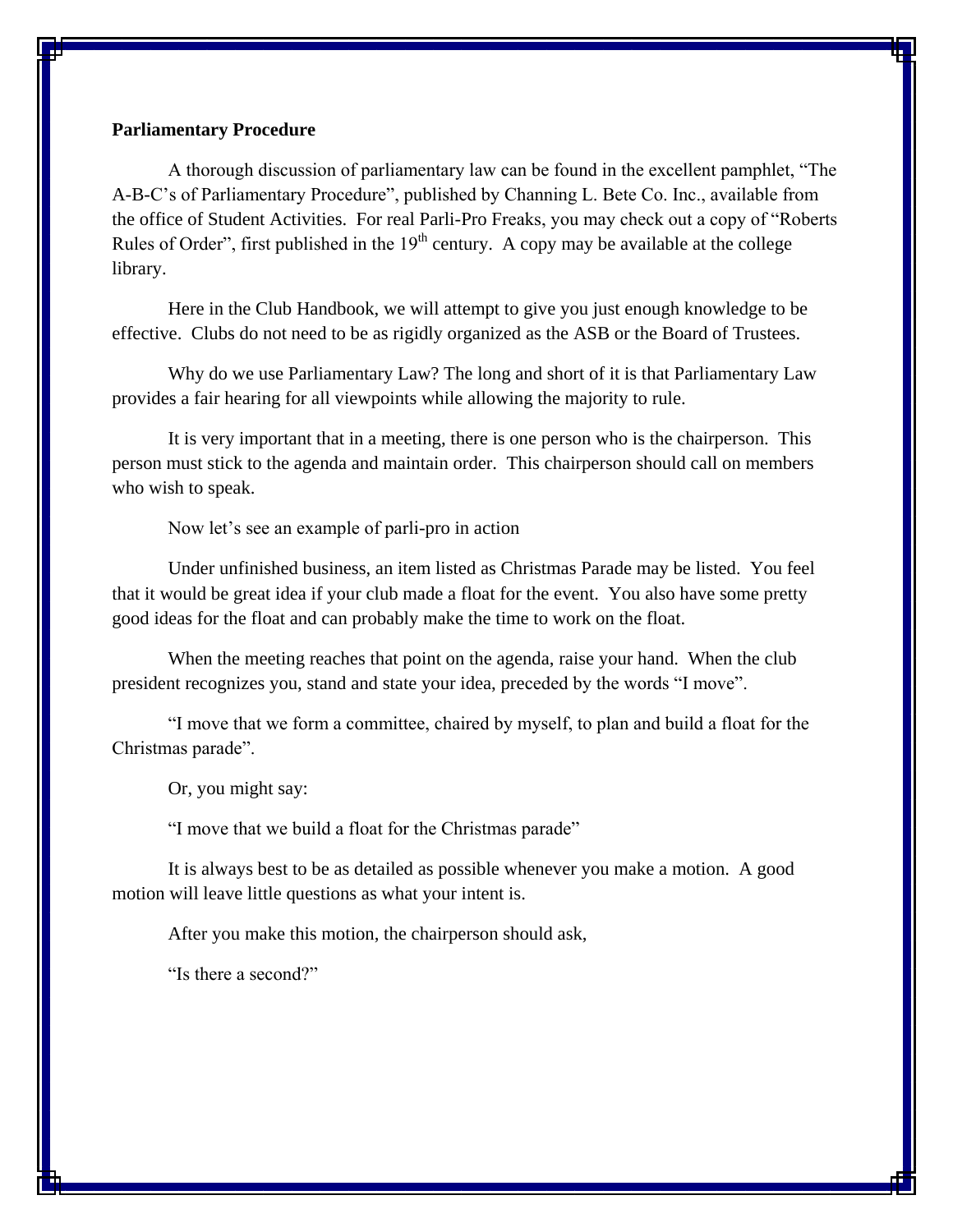At this time, another club members who agrees with the motion can shout, "I second". If no one seconds the motion, then there probably was not enough interest in the idea, and then item dies lack of a second.

If the motion is seconded, the chairperson should ask for discussion on the item. Each club member should be given a change to state their opinion on the item before anyone gets a chance to speak twice. Each club member should raise their hand when they wish to speak, and the chairperson should call upon each student in turn. It is important that the discussion does not become free-form debate.

Once the chair feels that the discussion has ended he may then call for a vote. Voting may be done by asking those in favor to say "Aye" and then asking those opposed to say "Nay". The chair should then announce the winner. If the vote is close, a member could stand and ask for a "decision of the house". Whenever a member asks for a division of the house, the chair should ask those in favor to raise their hands, and then ask those opposed to raise their hands. This time an accurate count is made and the results are clear.

At any time, the maker of the motion can withdraw his motion. This should be done if the discussion seems to indicate that a better course of action can be taken. In a more structured environment, a motion can be amended or changed. This can become somewhat confusing to a group that is generally not familiar with parliamentary procedure. Actually, a lot can happen to a main motion before it is approved. I feel that the process above will suffice and it won't frighten anyone from using basic parliamentary procedure.